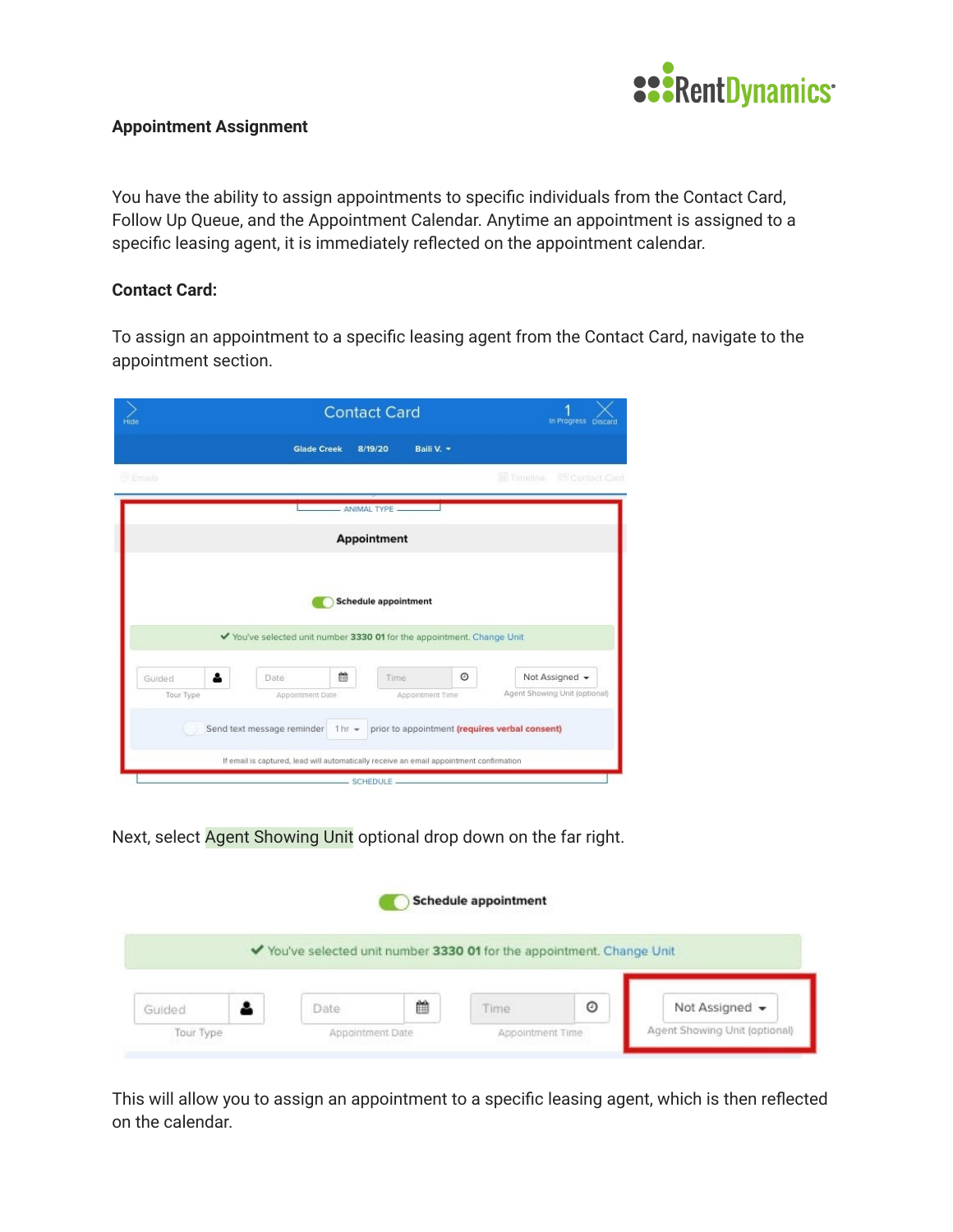## **Follow Up Queue:**

To assign an appointment to a specific leasing agent from the Follow Up queue, navigate to the Follow Up tab on the left side of the page.



Click on the appointment that you would like to assign to a specific individual.

| <b>LEAD NAME</b>     | CONTACTED         | <b>AGENT</b> | COMMUNITY   | <b>ATTEMPTS</b><br><b>ACTIVITY</b> |
|----------------------|-------------------|--------------|-------------|------------------------------------|
| <b>Tammy Holland</b> | @8/19/20, 2:30 PM |              | Glade Creek | Appt 08/19/20 @ 3:30pm<br>$-777$   |
|                      |                   |              |             | Show assignment options            |
|                      |                   |              |             |                                    |

Next select, Show Appointment Options on the far right.

|                        | <b>ACTIVITY</b>         | <b>ATTEMPTS</b> |
|------------------------|-------------------------|-----------------|
| Appt 08/19/20 @ 3:30pm |                         | 1/1             |
|                        | Show assignment options |                 |
|                        |                         |                 |

Next, select Agent Showing Apartment on the far left, and use the drop down to assign to a specific leasing agent.

| <b>Tammy Holland</b>           | 2:30 PM                   |  |
|--------------------------------|---------------------------|--|
| <b>Agent Showing Apartment</b> | <b>Agent Following Up</b> |  |
| Not Assigned •                 | Not Assigned •            |  |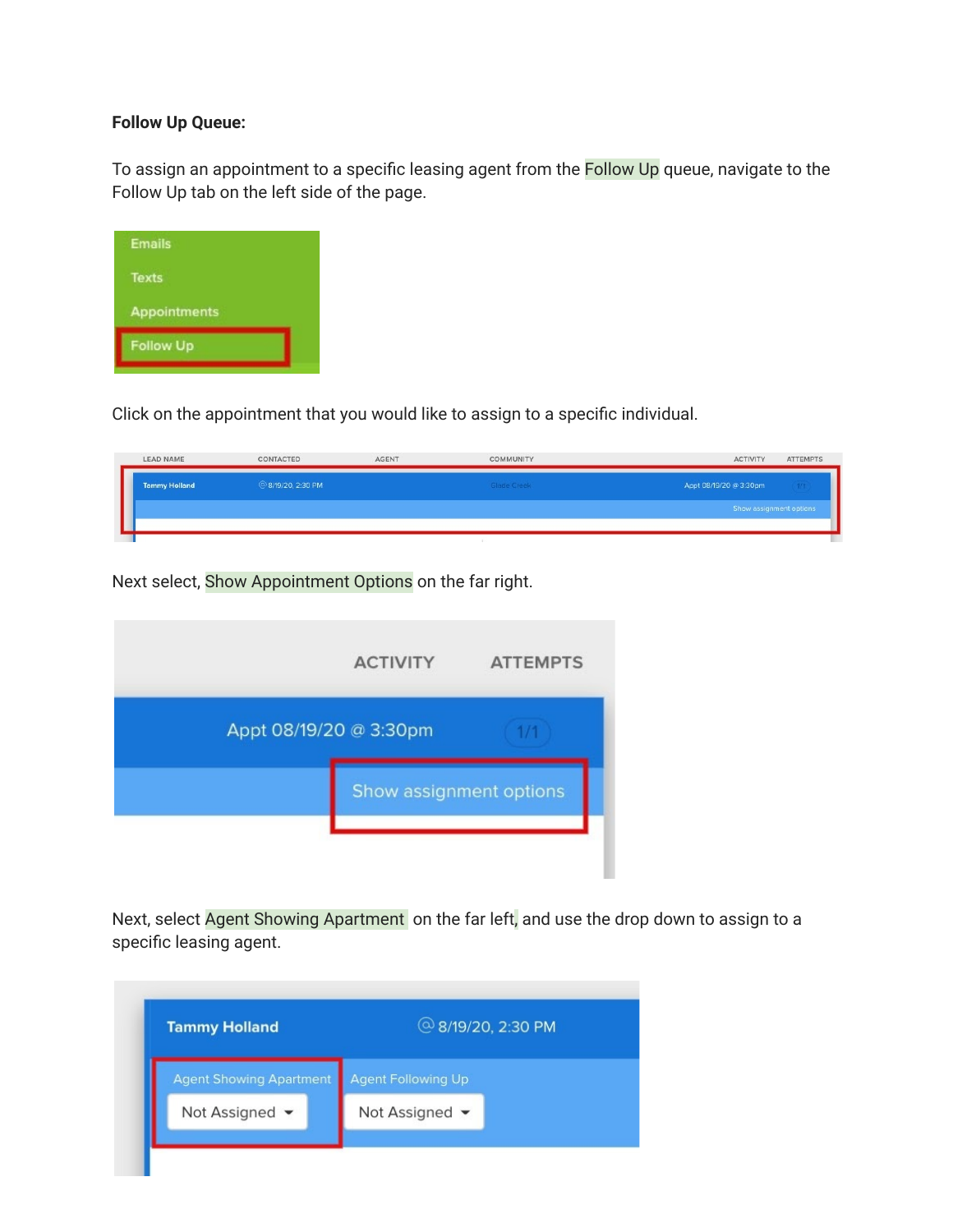## **Appointment Calendar:**

To assign an appointment to a specific leasing agent from the Appointment Calendar, navigate to the Appointments tab on the left.

| <b>Emails</b>       |  |
|---------------------|--|
| <b>Texts</b>        |  |
| <b>Appointments</b> |  |
| <b>Follow Up</b>    |  |

Next, select an appointment that you would like to assign.



You will be redirected to the bottom of the page where you will then have the ability to select Show Assignment Options.